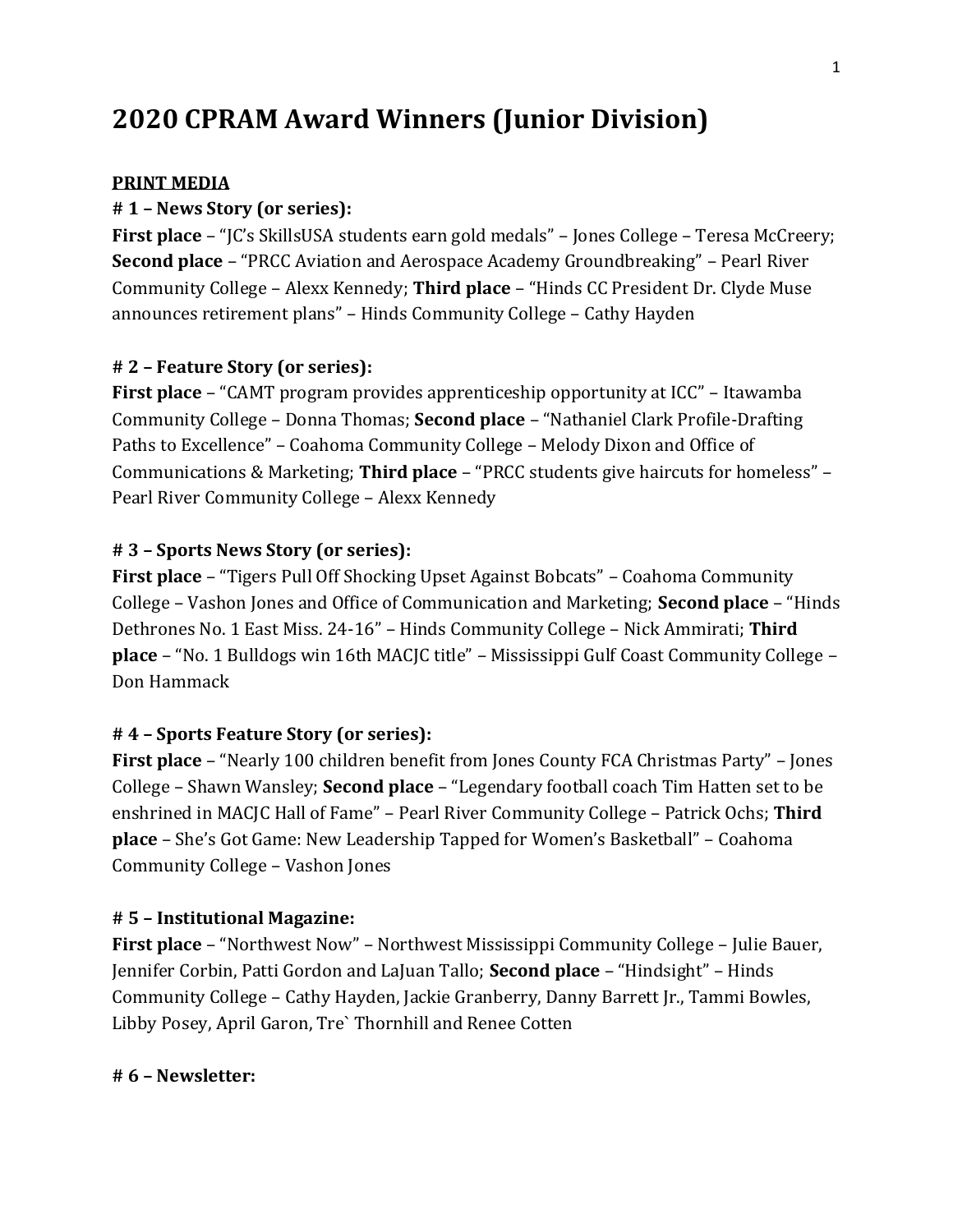**First place** – "OnCampus" – Hinds Community College – Cathy Hayden, Danny Barrett Jr., Mary Rousselle and April Garon; **Second place** – "Pawprints" – Holmes Community College – Katherine Ellard, Mary Margaret Busby and Stephanie Wood; **Third place** – "River Rising Report" – Pearl River Community College – Candace Harper, Kari Eve Valence, Patrick Ochs, Alexx Kennedy and Mark Franklin

## **# 7 – Viewbook:**

**First place** – "Holmes At-A-Glance" – Homes Community College – Stephanie Wood; **Second place** – "Achieving Success" – Northwest Mississippi Community College – Jennifer Corbin; **Third place** – "2019 View Book" – Mississippi Gulf Coast Community College – Steven Herbert and Jennifer Tinnin

## **# 8 – Admission and Recruitment Piece:**

**First place** –"Summer Orientation Booklet" – Itawamba Community College – Nina Strother, Dr. Melissa Haab, Jake Hartfield, Mande Miller, C.J. Adams and Donna Thomas; **Second place** – "CTE Program Cards" – Hinds Community College – Community Relations/Public Relations Team,

Mary Rousselle – Content, Lexi Gay - Layout/Photo and April Garon – Photo; **Third place** – "Scholarships and Guidelines" Copiah-Lincoln Community College – Samantha Speeg

#### **# 9 – Annual Report:**

**First place** – "President's Report" – Copiah-Lincoln Community College – Jimmie Cain and Scarlett Hart; **Second place** – "Foundation Annual Report" – Holmes Community College – Katherine Ellard, Mary Margaret Busby, Steve Diffey, Stephanie Wood and Dr. Lindy McCain; **Third place** – "2019 President's Report" – Itawamba Community College – C.J. Adams and Donna Thomas

#### **# 10 – Brochure:** No entries

# **# 11 – Special Publications:**

**First place** – "Achieving Success Strategic Plan" – Northwest Mississippi Community College – Jennifer Corbin; **Second place** – "JCJC Foundation-Generations of Giving" – Jones College – Finee` Ruffin, Gabe Bozeman, Megan Clark, Lisa Purdum and Teresa McCreery; **Third place** – "MGCCC Foundation Scholarship Gala 2019" – Mississippi Gulf Coast Community College – Steven Herbert

## **# 12 – Advertisements:**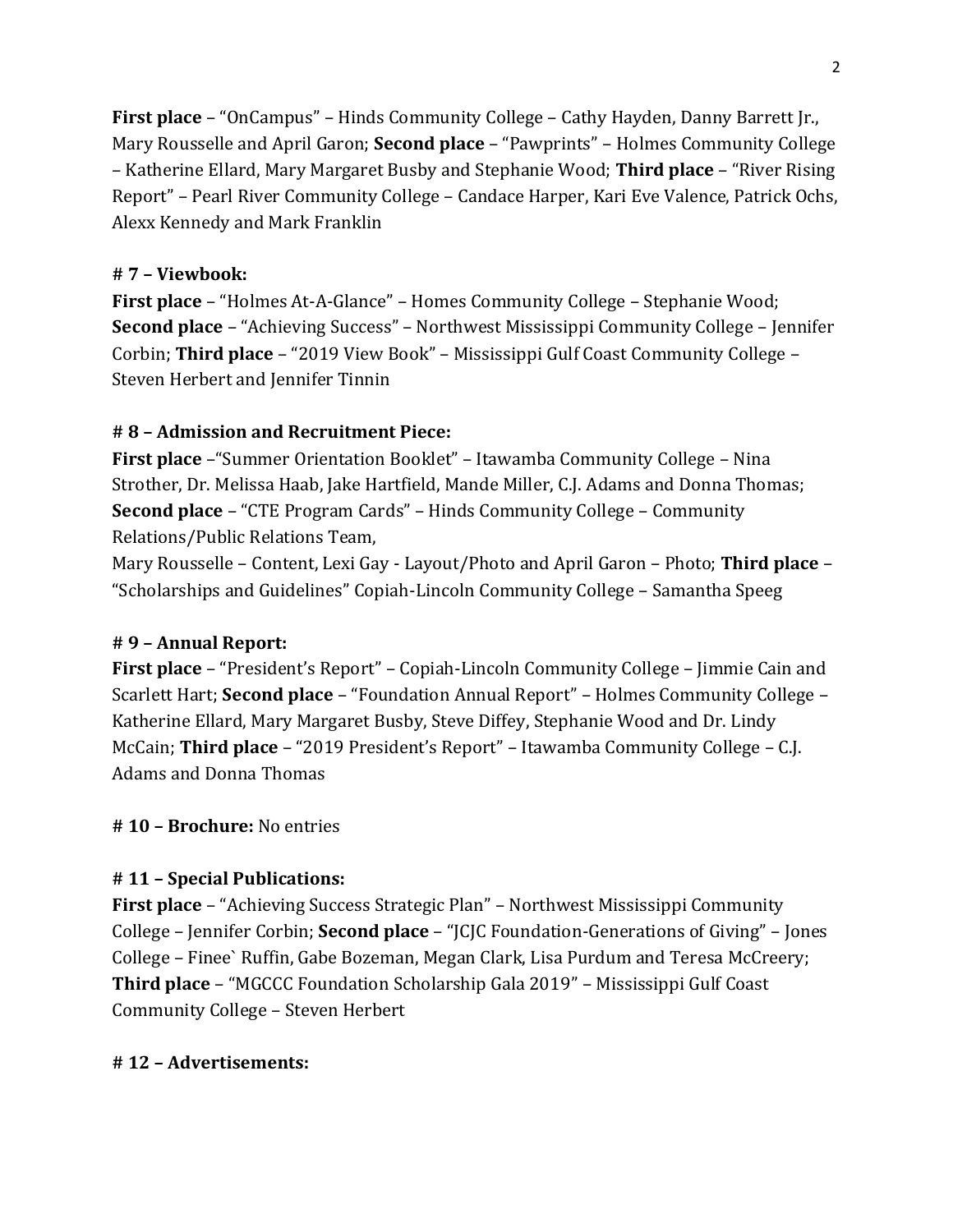**First place** – "This is Hinds CC" – Hinds Community College – Community Relations/Public Relations Team, Mary Rousselle - Content & Layout, April Garon – Photo and Tammi Bowles - Photo

**Second place** – "#BackthePack" – Copiah-Lincoln – Jimmie Cain; **Third place** – "Congrats Grads!" – Holmes Community College – Stephanie Wood

# **# 13 – Single Piece of Artwork – Non-Sports:**

**First place** – "Student Leadership Summit Poster" – Itawamba Community College – Maggie Caldwell; **Second place** – "Festival of Lights Logo" – Mississippi Gulf Coast Community College – Jennifer Tinnin; **Third place** – "Project Fusion Logo" – Northwest Mississippi Community College – Jennifer Corbin

# **# 14 – Single Piece of Artwork – Sports:**

**First place** – "Hinds Baseball Signees to D1" – Hinds Community College – Tracy Duncan and Nick Ammirati; **Second place** – "Itawamba Baseball Poster" – Itawamba Community College – C.J. Adams and Lee Adams; **Third place** – "Football Poster" – Copiah-Lincoln Community College – Lucas Calvert

# **# 15 – Photograph:**

**First place** – "Can I Have This Dance" – Hinds Community College – April Garon; **Second place** – "Playtime" – Itawamba Community College – C.J. Adams; **Third place** – "Jones College Spring Commencement Photo" – Jones College – Megan Clark

# **# 16 – Digital Art/Photo Illustration:**

**First place** – "JPD Blobs" – Itawamba Community College – C.J. Adams; **Second place** – "Flying North For The Winter" – Hinds Community College – Matthew Alford; **Third place** – "Major Experience 'Major Sixx" – Holmes Community College – Stephanie Wood

# **# 17 – Sports Photograph:**

**First place** – "Eagle Flying Over A Lion" – Hinds Community College – Tracy Duncan; **Second place** – "Perfect Placement" Itawamba Community College – Lee Adams; **Third place** – "Joshua Day" – Copiah-Lincoln Community College – Lucas Calvert

# **# 18 – Sports Media Guide:**

**First place** – "2019 Football Media Guide" – Northwest Mississippi Community College – Brian Lentz, Brian Oakley and Jennifer Corbin; **Second place** – "Jones College Football Guide" – Jones College – Kevin Maloney and Sheila Cline; **Third place** – "2019-20 ICC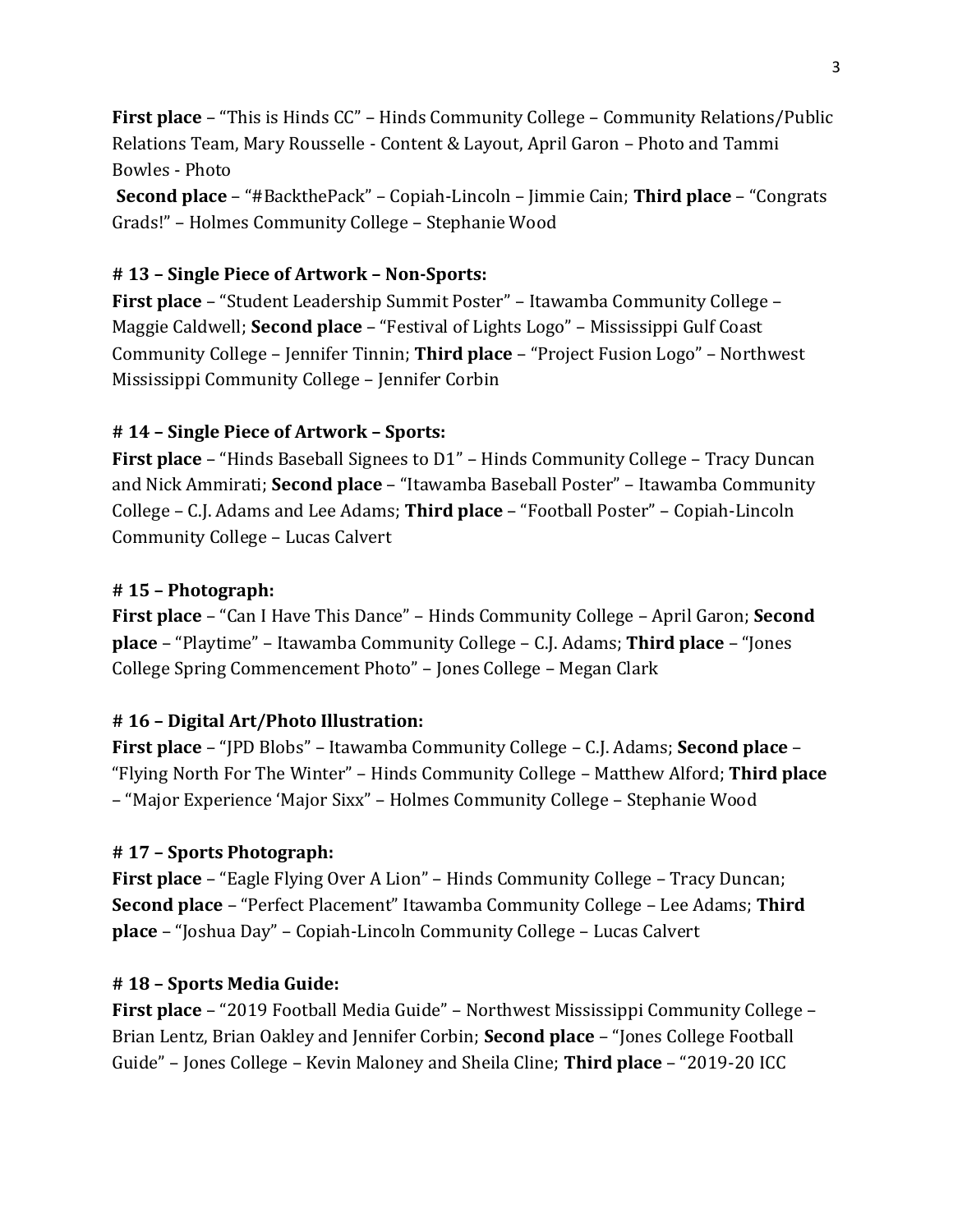Sports Guide" – Itawamba Community College – Lee Adams, Donna Thomas, Adam Gore and C.J. Adams

## **ELECTRONIC MEDIA**

## **# 19 – Television News Story:** no entries

## **# 20 – Television Spots:**

**First place** – "Fox40-No Place Like Holmes Fox 40" – Holmes Community College – Morgan Bondurant and Stephanie Wood; **Second place** – "The Best Start Here: Pernell McPhee – Itawamba Community College – Adam Gore and CJ Adams

#### **# 21 – Radio Spots:**

**First place** – "2019 ICC Yearly Ad" – Itawamba Community College – Adam Gore, Nina Strother and Dr. Melissa Haab; **Second place** – "PRCC registration is ROARing" – Pearl River Community College – Kari Eve Valence; **Third place** – "2019 Thanksgiving Registration Reminder AD" – Itawamba Community College – Adam Gore, Nina Strother, Madison Haley and Dr. Melissa Haab

#### **# 22 – Television Programs:**

**First place** – "2019 ICC Football GameDay Vlogs" – Itawamba Community College – Adam Gore, CJ Adams, Madison Haley, Bronson Payne, Raphael Henry and Alli Coker; **Second place** – "CCC Football vs Jones Highlights" – Coahoma Community College – Vashon Jones and Office of Communications and Marketing; **Third place** – "Legendary football coach Tim Hatten set to be enshrined in MACJC Hall of Fame" – Pearl River Community College – Patrick Ochs

#### **# 23 – Radio Programs:**

**First place** – "ICC Football vs Northwest" – Itawamba Community College – Adam Gore, Jordan Smith, Raphael Henry, Bronson Payne, Jim Ingram and Lee Adams; **Second place** – "The ICC Hour" Itawamba Community College – Adam Gore; **Third place** – "Super Talk featuring PRCC President, Dr. Adam Breerwood" – Pearl River Community College – Charles Abadie

## **# 24 – Multi-Media Presentation:**

**First place** – "Holmes CC Convocation 2019" – Holmes Community College – Morgan Bondurant and Stephanie Wood; **Second place** – "Sunshine, Lollipops and Rainbows" – Hinds Community College – Tre` Thornhill, Renee Cotton, Bethani England and Matthew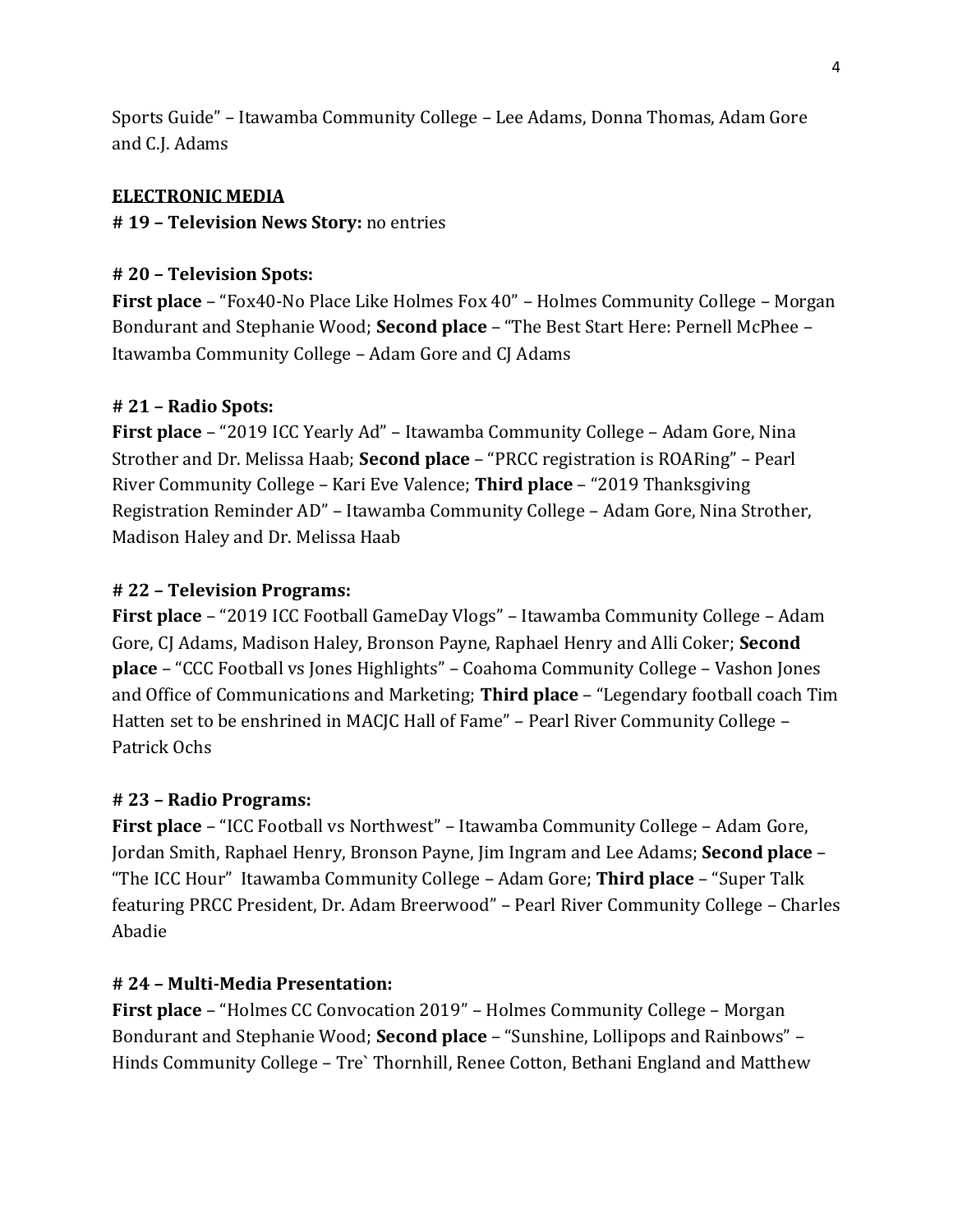Alford; **Third place** – "Band Uniform Reveal Video" – Copiah-Lincoln Community College – Lucas Calvert and Scarlett Hart

# **# 25 – Web Page:**

**First place** – "MDCC Health Science landing page" – Mississippi Delta Community College – Melaney Emerson; **Second place** – "www.coahomacc.edu" – Coahoma Community College – Office of Communications & Marketing, Ezra Howard and Marriel Hardy; **Third place** – "holmescc.edu" – Holmes Community College – Morgan Bondurant and Stephanie Wood

# **# 26 – Web Page – Sports only:**

**First place** – "HindsCCCSports.com" – Hinds Community College – Tracy Duncan, Nick Ammirati and Keller Bradford; **Second place** – "holmesathletics.com" – Holmes Community College – Steve Diffey; **Third place** – "PRCCAthletics.com" – Pearl River Community College – Patrick Ochs and Mark Franklin

# **# 27 – Web Advertisements:**

**First place** – "Bulldogs Always Have Fun" – Holmes Community College – Stephanie Wood; **Second place** – "Sweet Sorghum Project 2019" – Mississippi Delta Community College – Melaney Emerson and Steele Robbins; **Third place** – "Registration Ads (Series)" – Copiah-Lincoln Community College – Scarlett Hart

# **# 28 – New Media/Social Media:**

**First place** – "#Hashtagholiday"– Itawamba Community College – Maggie Caldwell; **Second place** – "Soccer Camp Boys 7v7" – Holmes Community College – Morgan Bondurant; **Third place** – "Student Recruiter Interest Video" – Northwest Mississippi Community College – KayLeigh Mitchell

#### **SPECIAL CATEGORIES**

# **# 29 – Public Relations Campaign:**

**First place** – "College 4 Kids 2019 Campaign" – Meridian Community College – College Communications; **Second place** – "Jones College Foundation Day of Giving 2019 – Jones College – Megan Clark; **Third place** – "Summer Orientation 2019"– Itawamba Community College – Maggie Caldwell, Nina Strother, Donna Thomas and C.J. Adams

#### **# 30 – Exhibits:**

**First place** – "Band of Gold Truck/Trailer Wrap" – Mississippi Gulf Coast Community College – Steven Herbert; **Second place** – "Joe Renfroe Stadium Banner" – Hinds